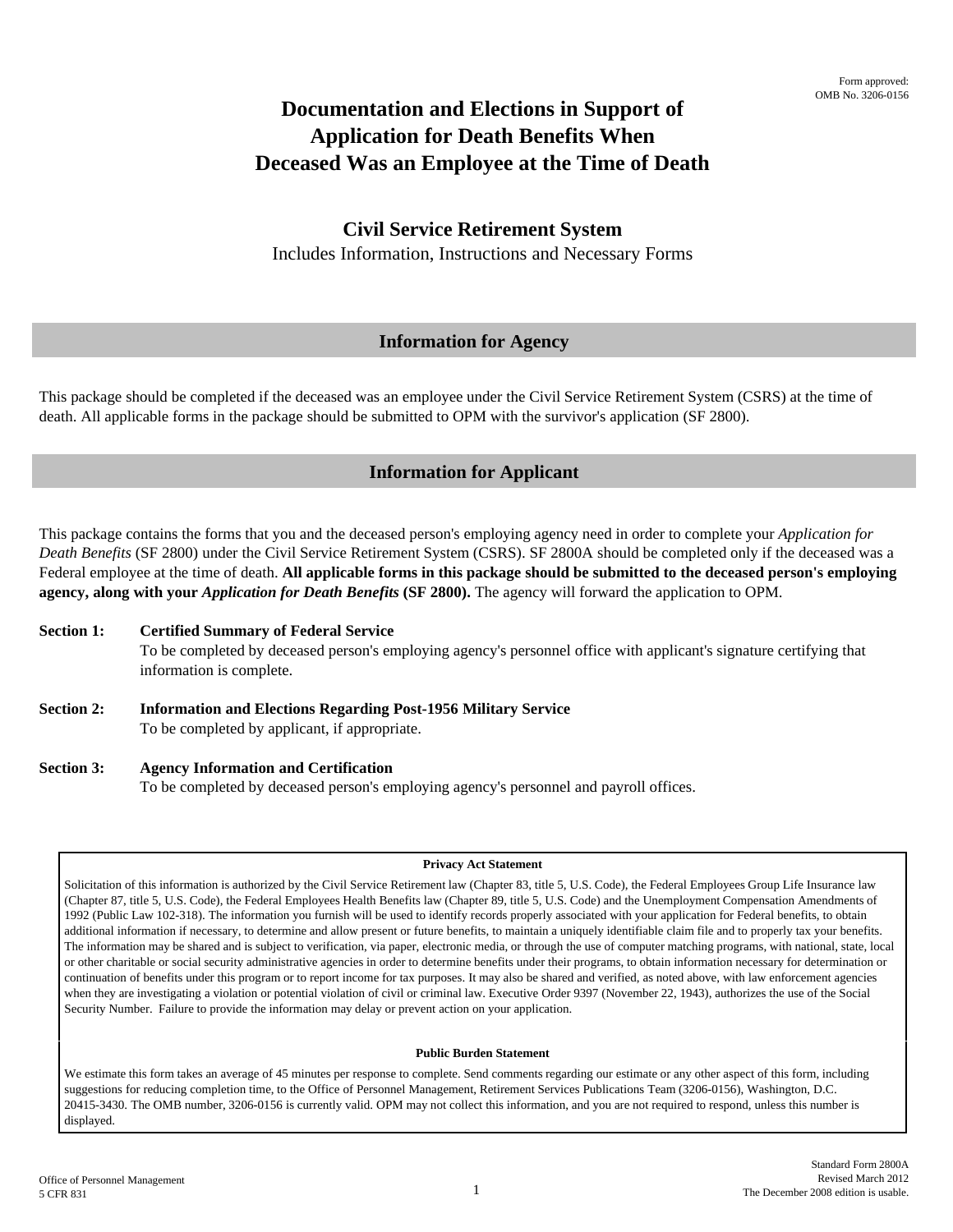## **Section 1 - Certified Summary of Federal Service**

## **Agency Instructions**

A certified copy of this form must accompany an *Application for Death Benefits* (SF 2800) for a deceased employee if a survivor annuity appears to be payable.

|                                                                            | <b>Part A - Identification</b>                 |                                                                                                       |                                                                                     |                                      |  |  |  |  |  |  |  |  |
|----------------------------------------------------------------------------|------------------------------------------------|-------------------------------------------------------------------------------------------------------|-------------------------------------------------------------------------------------|--------------------------------------|--|--|--|--|--|--|--|--|
| 1.                                                                         | Name of employee (last, first, middle initial) |                                                                                                       | Date of birth (mm/dd/yyyy)<br>3.                                                    | 4. Social Security Number            |  |  |  |  |  |  |  |  |
| 2.                                                                         |                                                | List all other names used (maiden name, AKA, spelling variants)                                       | 5.<br>Other birth dates used                                                        | 6. Military serial number            |  |  |  |  |  |  |  |  |
|                                                                            |                                                |                                                                                                       | Service computation date for retirement purposes<br>7.                              |                                      |  |  |  |  |  |  |  |  |
| Part B - Verified Service History Documented in Official Personnel Records |                                                |                                                                                                       |                                                                                     |                                      |  |  |  |  |  |  |  |  |
|                                                                            | Federal Agency or<br>Military Service Branch   | Appointment, Separation, or<br>Conversion Dates for Civilian and<br>Active Honorable Military Service | Name of Retirement<br>System*<br>$(CSRS, \overline{C}SRS \overline{O}f\$ set, etc.) | Remarks and Non-Creditable<br>Time** |  |  |  |  |  |  |  |  |
|                                                                            |                                                |                                                                                                       |                                                                                     |                                      |  |  |  |  |  |  |  |  |
|                                                                            |                                                |                                                                                                       |                                                                                     |                                      |  |  |  |  |  |  |  |  |
|                                                                            |                                                |                                                                                                       |                                                                                     |                                      |  |  |  |  |  |  |  |  |
|                                                                            |                                                |                                                                                                       |                                                                                     |                                      |  |  |  |  |  |  |  |  |
|                                                                            |                                                |                                                                                                       |                                                                                     |                                      |  |  |  |  |  |  |  |  |
|                                                                            |                                                |                                                                                                       |                                                                                     |                                      |  |  |  |  |  |  |  |  |
|                                                                            |                                                |                                                                                                       |                                                                                     |                                      |  |  |  |  |  |  |  |  |
|                                                                            |                                                |                                                                                                       |                                                                                     |                                      |  |  |  |  |  |  |  |  |
|                                                                            |                                                |                                                                                                       |                                                                                     |                                      |  |  |  |  |  |  |  |  |
|                                                                            |                                                |                                                                                                       |                                                                                     |                                      |  |  |  |  |  |  |  |  |

\* Give details of creditable civilian service not subject to retirement deductions in Part C.

\*\*If service was performed on a WAE or intermittent basis, show the number of hours worked in Remarks. Give needed information if service is part time.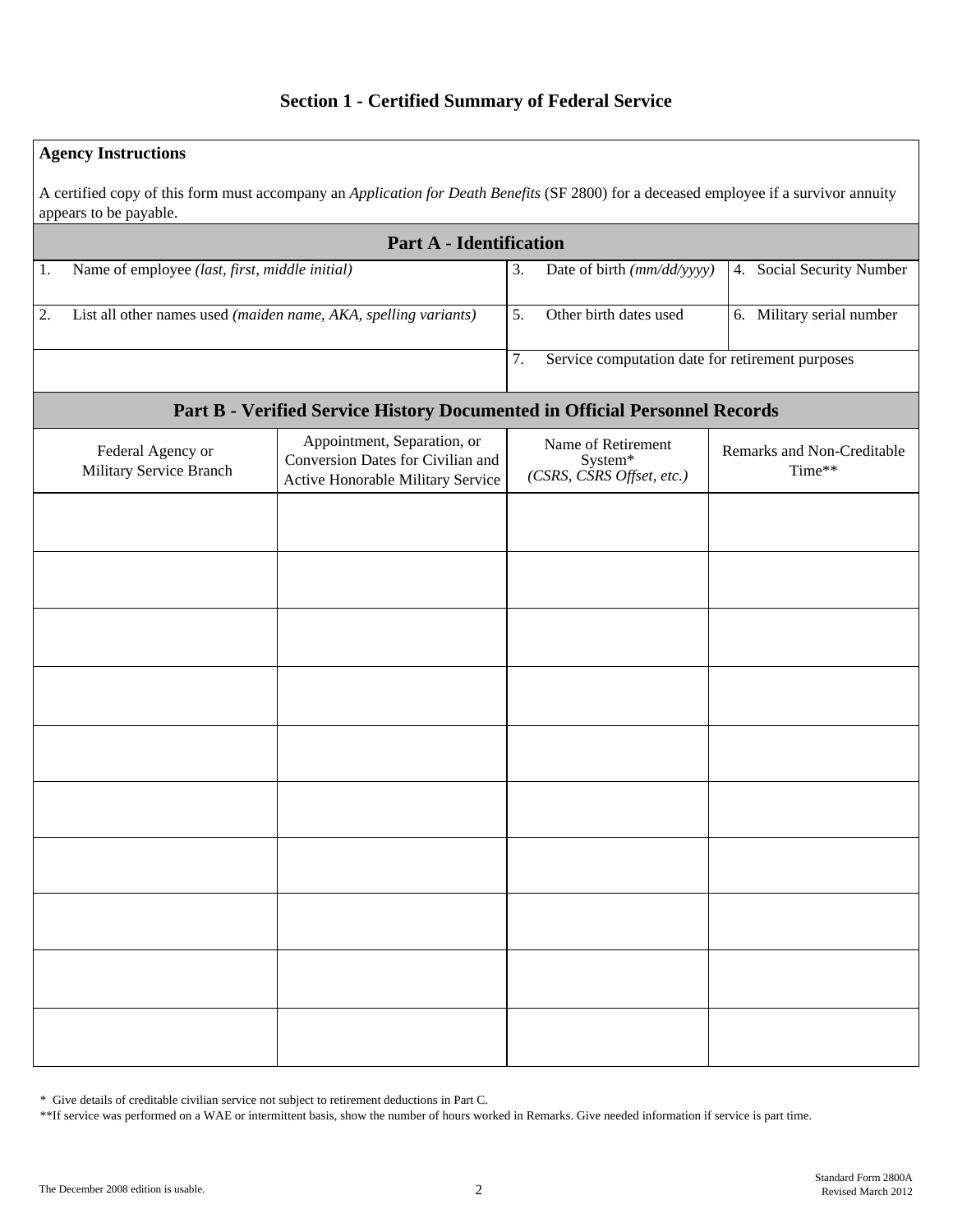# **Part C - Details of Federal Civilian Service Not Subject to Contributory Retirement System**

Detail below (1) any period of Federal civilian service subject only to "FICA" deductions and (2) any other Federal civilian service not subject to a Federal employee (or D.C. government) retirement system. If total basic salary earned for any such period of service is known, a summary entry may be entered on the right hand side below. Otherwise, show each change affecting basic salary during the period of service. Service which was not subject to CSRS deductions is creditable only as specifically allowed by law.

| Nature of action<br>Effective<br>Salary basis<br><b>Basic</b>                                                                                                                                                                                                                                                                                                                                                                                        |                                                                                                                                                                                                                             |             |  |                                        | Leave                                     |      | If Basic Salary Actually Earned Is<br>Available, Make Summary Entry Below |    |                                             |  |  |  |
|------------------------------------------------------------------------------------------------------------------------------------------------------------------------------------------------------------------------------------------------------------------------------------------------------------------------------------------------------------------------------------------------------------------------------------------------------|-----------------------------------------------------------------------------------------------------------------------------------------------------------------------------------------------------------------------------|-------------|--|----------------------------------------|-------------------------------------------|------|---------------------------------------------------------------------------|----|---------------------------------------------|--|--|--|
| (Appt, pro, res,<br>$etc.$ )                                                                                                                                                                                                                                                                                                                                                                                                                         | date                                                                                                                                                                                                                        | salary rate |  | (per annum, per hour,<br>$WAE$ , etc.) | without pay                               |      | From                                                                      | To | Total<br>earned                             |  |  |  |
|                                                                                                                                                                                                                                                                                                                                                                                                                                                      |                                                                                                                                                                                                                             |             |  |                                        |                                           |      |                                                                           |    |                                             |  |  |  |
|                                                                                                                                                                                                                                                                                                                                                                                                                                                      |                                                                                                                                                                                                                             |             |  |                                        |                                           |      |                                                                           |    |                                             |  |  |  |
|                                                                                                                                                                                                                                                                                                                                                                                                                                                      |                                                                                                                                                                                                                             |             |  |                                        |                                           |      |                                                                           |    |                                             |  |  |  |
|                                                                                                                                                                                                                                                                                                                                                                                                                                                      |                                                                                                                                                                                                                             |             |  |                                        |                                           |      |                                                                           |    |                                             |  |  |  |
|                                                                                                                                                                                                                                                                                                                                                                                                                                                      |                                                                                                                                                                                                                             |             |  |                                        |                                           |      |                                                                           |    |                                             |  |  |  |
|                                                                                                                                                                                                                                                                                                                                                                                                                                                      |                                                                                                                                                                                                                             |             |  |                                        |                                           |      |                                                                           |    |                                             |  |  |  |
|                                                                                                                                                                                                                                                                                                                                                                                                                                                      |                                                                                                                                                                                                                             |             |  |                                        |                                           |      |                                                                           |    |                                             |  |  |  |
|                                                                                                                                                                                                                                                                                                                                                                                                                                                      |                                                                                                                                                                                                                             |             |  |                                        |                                           |      |                                                                           |    |                                             |  |  |  |
|                                                                                                                                                                                                                                                                                                                                                                                                                                                      |                                                                                                                                                                                                                             |             |  |                                        |                                           |      |                                                                           |    |                                             |  |  |  |
|                                                                                                                                                                                                                                                                                                                                                                                                                                                      |                                                                                                                                                                                                                             |             |  |                                        |                                           |      |                                                                           |    |                                             |  |  |  |
|                                                                                                                                                                                                                                                                                                                                                                                                                                                      |                                                                                                                                                                                                                             |             |  |                                        |                                           |      |                                                                           |    |                                             |  |  |  |
|                                                                                                                                                                                                                                                                                                                                                                                                                                                      |                                                                                                                                                                                                                             |             |  |                                        |                                           |      |                                                                           |    |                                             |  |  |  |
|                                                                                                                                                                                                                                                                                                                                                                                                                                                      |                                                                                                                                                                                                                             |             |  |                                        |                                           |      |                                                                           |    |                                             |  |  |  |
|                                                                                                                                                                                                                                                                                                                                                                                                                                                      |                                                                                                                                                                                                                             |             |  |                                        | <b>Part D - Agency Certification</b>      |      |                                                                           |    |                                             |  |  |  |
| I certify that the information on this form accurately reflects verified information contained in official personnel and/or payroll records in<br>the custody of this agency.                                                                                                                                                                                                                                                                        |                                                                                                                                                                                                                             |             |  |                                        |                                           |      |                                                                           |    |                                             |  |  |  |
| Signature of authorized agency personnel official                                                                                                                                                                                                                                                                                                                                                                                                    |                                                                                                                                                                                                                             |             |  | Date                                   |                                           |      |                                                                           |    | Agency name and address, including ZIP code |  |  |  |
| Official title                                                                                                                                                                                                                                                                                                                                                                                                                                       |                                                                                                                                                                                                                             |             |  |                                        | Telephone no. & area code                 |      |                                                                           |    |                                             |  |  |  |
|                                                                                                                                                                                                                                                                                                                                                                                                                                                      |                                                                                                                                                                                                                             |             |  |                                        | <b>Part E - Applicant's Certification</b> |      |                                                                           |    |                                             |  |  |  |
|                                                                                                                                                                                                                                                                                                                                                                                                                                                      | To the best of my knowledge, the service listed above is complete.                                                                                                                                                          |             |  |                                        |                                           |      |                                                                           |    |                                             |  |  |  |
|                                                                                                                                                                                                                                                                                                                                                                                                                                                      |                                                                                                                                                                                                                             |             |  |                                        |                                           |      |                                                                           |    |                                             |  |  |  |
| The employee had additional service. (If you claim the employee had additional service, attach a signed statement giving the dates,<br>position, title and location of employment, including agency, bureau and division. Claimed service cannot be credited for survivor<br>benefit purposes until it has been verified. This also applies to unverified service listed on a Statement of Prior Federal Service<br>(SF 144), or similar affidavit.) |                                                                                                                                                                                                                             |             |  |                                        |                                           |      |                                                                           |    |                                             |  |  |  |
|                                                                                                                                                                                                                                                                                                                                                                                                                                                      | <b>Note:</b> If the employee performed Federal civilian service subject only to Social Security deductions (FICA) or not subject to<br>retirement deductions, be sure that the agency has correctly completed Part C above. |             |  |                                        |                                           |      |                                                                           |    |                                             |  |  |  |
| Signature (do not print)                                                                                                                                                                                                                                                                                                                                                                                                                             |                                                                                                                                                                                                                             |             |  |                                        |                                           | Date |                                                                           |    |                                             |  |  |  |
|                                                                                                                                                                                                                                                                                                                                                                                                                                                      |                                                                                                                                                                                                                             |             |  |                                        |                                           |      |                                                                           |    |                                             |  |  |  |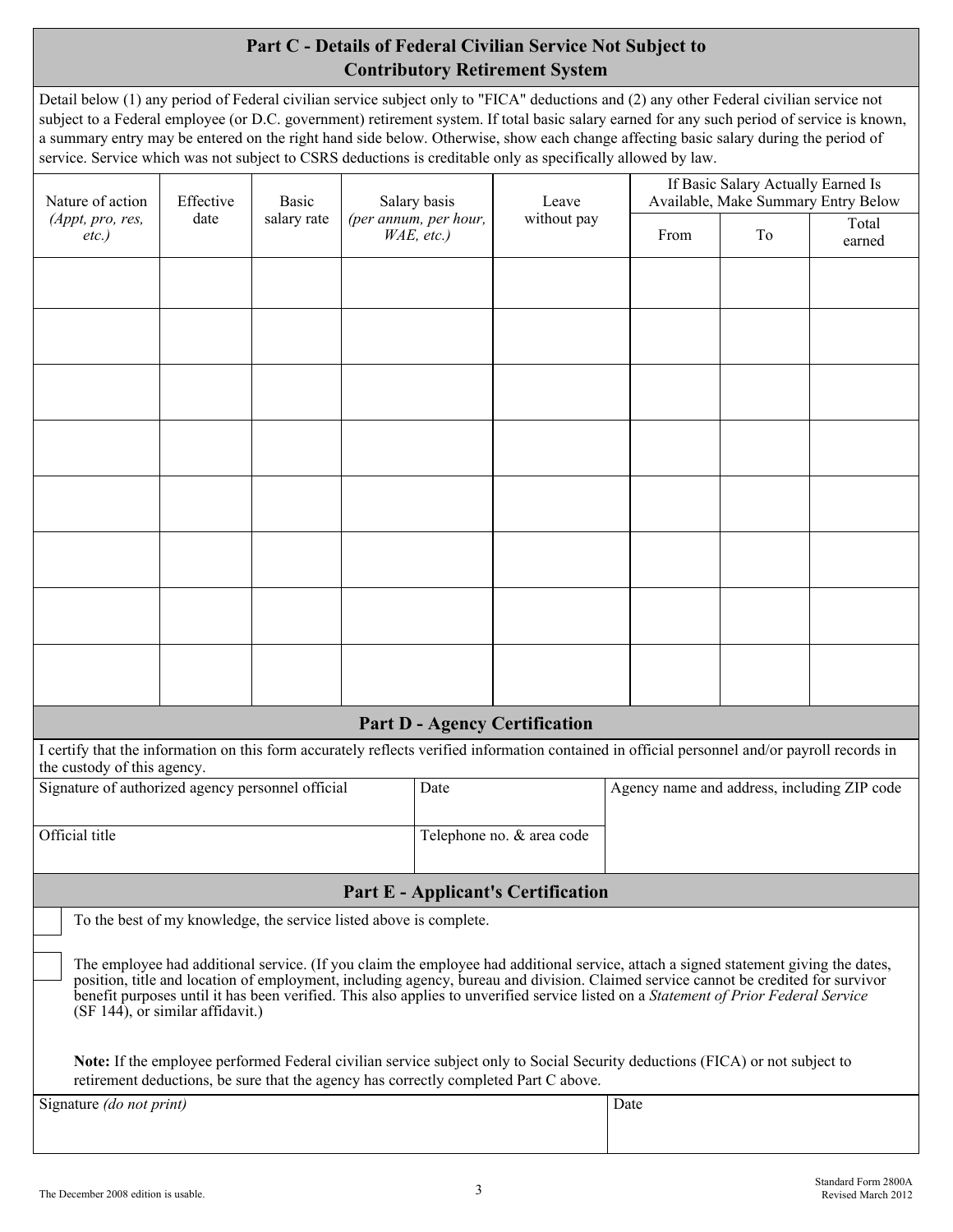# **Section 2 - Information for the Survivor of a Deceased CSRS Employee About Service Credit for Post-1956 Military Service**

**Because your decision about completing the deposit for or including the deceased employee's military service in the survivor annuity computation may affect your rights under the Civil Service Retirement System (CSRS), you need to be aware of the following information.** 

### **A. If the Deceased Employee Was First Employed Under CSRS** *Before* **October 1, 1982**

### *1. Optional Deposit*

- a. If you qualify at the employee's death for social security survivor benefits based on his or her service, you have the option of either making the deposit to include the post-1956 military service in the CSRS survivor annuity computation, or not making the deposit to exclude the post-1956 military service from the CSRS survivor annuity computation.
- b. If you will qualify at a future date for social security survivor benefits based on the decedent's service, post-1956 military service will be included in the computation of your CSRS survivor annuity until you become entitled (or would upon application be entitled) to social security benefits. You have the option of making the deposit now and avoiding the reduction in your CSRS survivor annuity or not making the deposit and having your annuity adjusted to exclude post-1956 military service if you become eligible for social security benefits based on the decedent's service.

### *2. Eligibility for Social Security*

A survivor of a deceased employee may be eligible for social security survivor benefits if the employee was "fully insured" and the survivor is (a) the parent of an eligible child, (b) age 50 or over and disabled, (c) age 60 or over, or (d) a divorced spouse age 62 or over. For information about your present or future eligibility for social security survivor benefits, contact the Social Security Administration. NOTE: If you become ineligible for social security survivor benefits based on the deceased employee's service (e.g., by becoming eligible for social security benefits based on your own earnings which exceed the survivor benefits), you should contact OPM. You may be eligible to have the military service restored to the survivor annuity computation.

**B. If the Deceased Employee Was First Employed Under CSRS After September 30, 1982,** *no credit is allowed* for post-1956 military service unless a deposit is made for the service.

## **C. Factors that May Affect Creditability of Military Service Regardless of When the Deceased Was First Employed**

## *1. Minimum Basic Annuity Provisions*

If you are eligible for a CSRS survivor annuity based on the minimum basic annuity provisions of the law, it is possible that the exclusion of credit for post-1956 military service will have no effect on the amount of your annuity. (See items 4 and 5 in Part A of this form.) If you need more information about how you may be affected, contact the decedent's employing agency representative named in item 7 of Part A of this form.

## *2. Effect of Military Retired Pay*

a. If, at the time of death, the employee was receiving military retired or retainer pay that was (1) awarded because of a service-connected disability incurred either in combat with an enemy of the United States or caused by an instrumentality of war and incurred in the line of duty during a period of war, or (2) awarded under the reserve retiree provisions of chapter 1223, title 10, U.S. Code sections 12731 through 12739 (formerly chapter 67 of title 10), you will receive credit for the military service subject to the provisions for military deposit for post-1956 military service.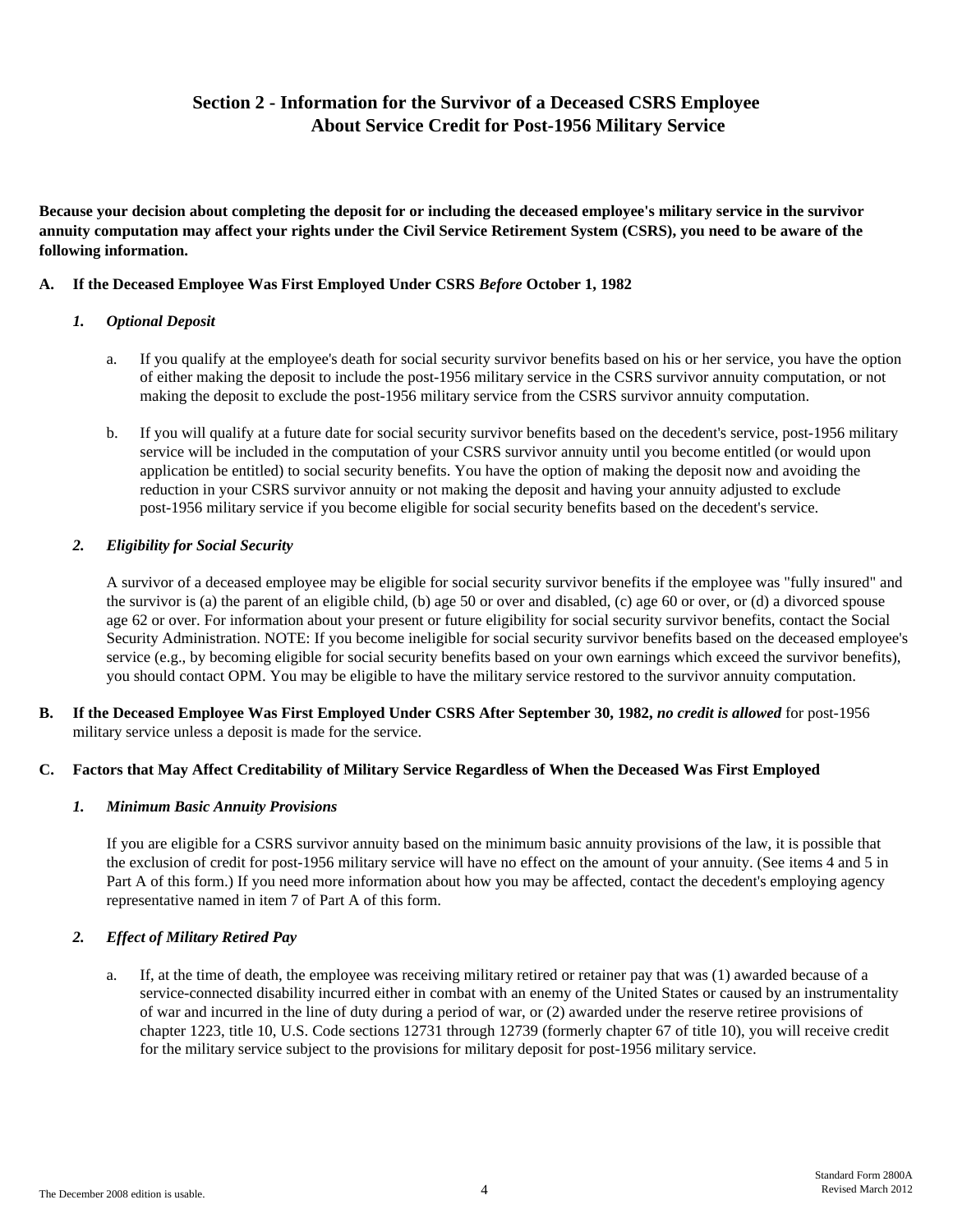b. If, at the time of death, the employee was receiving military retired or retainer pay that was **not** awarded under either of the two exceptions noted in C.2.a., you will receive credit for the military service, subject to an important difference in the computation of the benefits as described below. (1) If your deceased spouse arranged for you to receive a military survivor benefit, your CSRS survivor benefit will be reduced by the amount of the military benefit. Since this reduction will never be greater than the value of the military service under the CSRS benefit computation, you are not disadvantaged by this requirement with respect to your CSRS benefit. (2) If you feel that it is not to your advantage to include the military service in the computation of your CSRS survivor benefit, you may send OPM your written election not to include the military service in your CSRS annuity computation now. (See Part C of "Survivor Election.")

#### **D. Information About Deposit for Military Service**

- 1. The amount of deposit is 7 percent of military basic pay (plus interest, if any).
- 2. If the deposit is made, the post-1956 military service will be credited under both the civil service and the social security systems, if it is otherwise creditable.

#### **E. If You Are the Survivor of a Reemployed Annuitant**

- 1. If the deceased employee was reemployed while annuity payments were continuing and had less than 5 years of service as a reemployed annuitant at the time of death, you may not make a deposit for the military service.
- 2. If the deceased employee had 5 or more years of service as a reemployed annuitant and you elect a recomputation of the annuity under the law in effect at the time of death, you may make a deposit for post-1956 military service. However, if you elect a recomputation of the annuity, a deposit must also be made to cover any of the decedent's service as a reemployed annuitant for which no retirement deductions were made. Before you make your deposit ask the decedent's employing office for information about how a recomputation will affect your annuity.

#### **F. If You Elect To Pay the Deposit**

- 1. If you do not have sufficient documentation of military basic pay earnings for the employing agency to determine the amount due, the agency will tell you how to obtain an estimate of earnings from the branch of military service in which the decedent served.
- 2. You should make payment to the agency as soon as possible. The agency will not delay processing of your application for death benefits while you are waiting to receive an estimate of military earnings from the military service. If you have not made the deposit before the agency sends the application to OPM, the agency will tell OPM that you plan to pay the deposit.
- 3. In order to credit your deposit, OPM must receive documentation of your payment from the agency before your application is completely adjudicated.
- 4. If you elect to pay the deposit, but later decide not to do so, promptly notify the employing agency and OPM in writing so that OPM can complete final processing of your application for survivor benefits.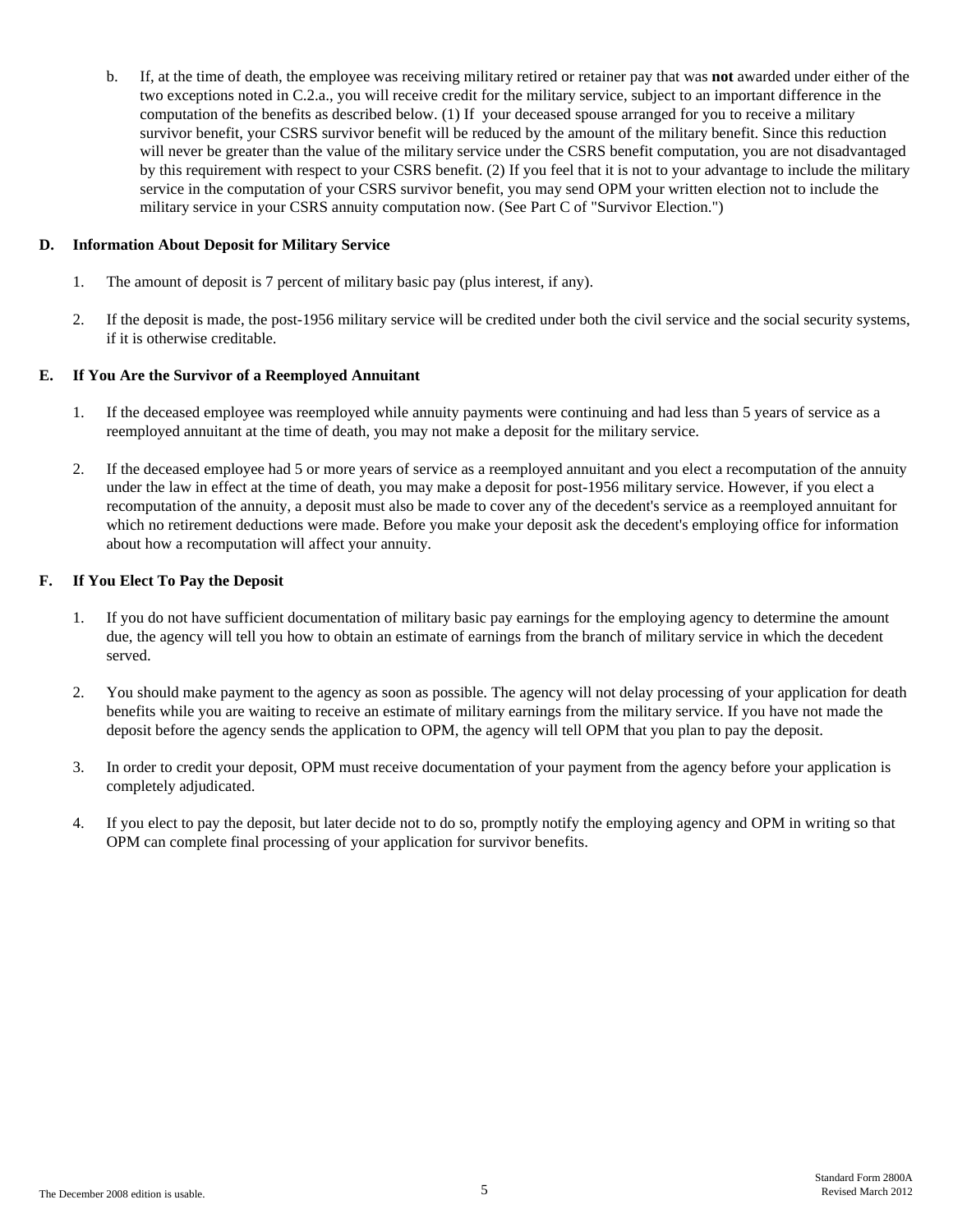# **SURVIVOR'S MILITARY SERVICE ELECTION Deceased Employee Covered by CSRS or CSRS Offset**

| Employee's name (last, first, middle initial)<br>2. Date of birth (mm/dd/yyyy)<br>3. Social Security Number<br>1.<br>4a. If item 4 is "yes," would loss of credit for post-1956<br>Is survivor eligible for an annuity based on the minimum basic annuity?<br>4.<br>military service reduce the amount of the annuity?<br>Annuity will be based on<br>$Yes \longrightarrow complete item 4a$<br>Yes<br>N <sub>0</sub><br>No actual service<br>Was a deposit account opened for the employee?<br>5.<br>No<br>Yes $\longrightarrow$ complete information below<br>Period of Military Service<br>Amount due (with interest)<br>Amount paid by employee<br>Balance due<br>To<br>From<br>\$0.00<br>Agency records show the above named deceased employee was first employed under the Civil Service Retirement System (CSRS)<br>6.<br>and had post-1956 military service for which a deposit has not been made or has not been completed.<br>before October 1, 1982<br>on or after October 1, 1982<br>7.<br>Agency representative to contact for information<br>Telephone number<br>Agency personnel office address to which form should be returned<br>Election must be received<br>8.<br>by date (mm/dd/yyyy)<br>Part B - To be completed by survivor<br>Our records indicate that you might be eligible for a civil service survivor annuity. You have the right to make a deposit for the deceased<br>employee's post-1956 military service. Your decision may affect your rights under CSRS. Read the attached Information for the Survivor<br>of a Deceased CSRS Employee carefully to be sure you understand the consequences of not making the deposit for military service. Then<br>make your election, sign and date the form, and return two (2) copies to the address shown in item 8 above. If you have decided to pay the<br>deposit, we will provide you with the necessary information. Payment must be made in a lump sum to this agency before the Office of<br>Personnel Management completes its adjudication of your application for survivor benefits.<br><b>Survivor Election</b><br>I have read the information concerning my right to make a lump sum deposit to the decedent's employing agency for<br>post-1956 military service.<br>I elect to make (or complete) the deposit to the employing<br>I elect not to make (or complete) the deposit for post-1956<br>agency for the decedent's post-1956 military service. I<br>military service. I understand this decision is irrevocable after<br>OPM completes the processing of my application for survivor<br>understand that this deposit must be paid to the agency in a<br>lump sum. (Note: The election may be changed at any time<br>benefits.<br>before the deposit is actually paid to the agency.)<br>Part C - To be completed by survivor of deceased employee in receipt of military<br>retired pay at the time of death<br>If the deceased employee received military retired or retainer pay that was (1) not awarded because of a service-connected disability<br>incurred either in combat with an enemy of the United States or caused by an instrumentality of war and incurred in the line of duty during<br>a period of war or (2) awarded under reserve retiree provisions (chapter 1223 of title 10, United States Code), you will receive credit for<br>the military service subject to the rules for post-1956 military deposits. However, if you do receive credit for military service (including<br>any pre-1957 military service), your CSRS survivor benefit must be reduced by the amount of any military survivor benefits payable to<br>you. In some instances, it may be advantageous to receive a survivor benefit including the military service in the computation. In order to<br>advise you about the survivor annuity benefits, we need to know if you are eligible for military survivor benefits. Your documentation or<br>verification of your entitlement to military survivor benefits should be attached as indicated.<br>I have attached verification of my eligibility or ineligibility for military survivor benefits.<br>(Specify monthly amount, if known \$<br>To exclude military service from the computation of your survivor annuity, check the box below.<br><b>Survivor Election</b><br>I elect to exclude the decedent's military service from my survivor annuity.<br>Signature<br>Date $(mm/dd/yyyy)$ | Part A - To be completed by employing agency |  |  |  |  |  |  |  |  |  |  |
|------------------------------------------------------------------------------------------------------------------------------------------------------------------------------------------------------------------------------------------------------------------------------------------------------------------------------------------------------------------------------------------------------------------------------------------------------------------------------------------------------------------------------------------------------------------------------------------------------------------------------------------------------------------------------------------------------------------------------------------------------------------------------------------------------------------------------------------------------------------------------------------------------------------------------------------------------------------------------------------------------------------------------------------------------------------------------------------------------------------------------------------------------------------------------------------------------------------------------------------------------------------------------------------------------------------------------------------------------------------------------------------------------------------------------------------------------------------------------------------------------------------------------------------------------------------------------------------------------------------------------------------------------------------------------------------------------------------------------------------------------------------------------------------------------------------------------------------------------------------------------------------------------------------------------------------------------------------------------------------------------------------------------------------------------------------------------------------------------------------------------------------------------------------------------------------------------------------------------------------------------------------------------------------------------------------------------------------------------------------------------------------------------------------------------------------------------------------------------------------------------------------------------------------------------------------------------------------------------------------------------------------------------------------------------------------------------------------------------------------------------------------------------------------------------------------------------------------------------------------------------------------------------------------------------------------------------------------------------------------------------------------------------------------------------------------------------------------------------------------------------------------------------------------------------------------------------------------------------------------------------------------------------------------------------------------------------------------------------------------------------------------------------------------------------------------------------------------------------------------------------------------------------------------------------------------------------------------------------------------------------------------------------------------------------------------------------------------------------------------------------------------------------------------------------------------------------------------------------------------------------------------------------------------------------------------------------------------------------------------------------------------------------------------------------------------------------------------------------------------------------------------------------------------------------------------------------------------------------------------------------------------------------------------------------------------------------------------------------------------------------------------------------------------------------------------|----------------------------------------------|--|--|--|--|--|--|--|--|--|--|
|                                                                                                                                                                                                                                                                                                                                                                                                                                                                                                                                                                                                                                                                                                                                                                                                                                                                                                                                                                                                                                                                                                                                                                                                                                                                                                                                                                                                                                                                                                                                                                                                                                                                                                                                                                                                                                                                                                                                                                                                                                                                                                                                                                                                                                                                                                                                                                                                                                                                                                                                                                                                                                                                                                                                                                                                                                                                                                                                                                                                                                                                                                                                                                                                                                                                                                                                                                                                                                                                                                                                                                                                                                                                                                                                                                                                                                                                                                                                                                                                                                                                                                                                                                                                                                                                                                                                                                                                                                          |                                              |  |  |  |  |  |  |  |  |  |  |
|                                                                                                                                                                                                                                                                                                                                                                                                                                                                                                                                                                                                                                                                                                                                                                                                                                                                                                                                                                                                                                                                                                                                                                                                                                                                                                                                                                                                                                                                                                                                                                                                                                                                                                                                                                                                                                                                                                                                                                                                                                                                                                                                                                                                                                                                                                                                                                                                                                                                                                                                                                                                                                                                                                                                                                                                                                                                                                                                                                                                                                                                                                                                                                                                                                                                                                                                                                                                                                                                                                                                                                                                                                                                                                                                                                                                                                                                                                                                                                                                                                                                                                                                                                                                                                                                                                                                                                                                                                          |                                              |  |  |  |  |  |  |  |  |  |  |
|                                                                                                                                                                                                                                                                                                                                                                                                                                                                                                                                                                                                                                                                                                                                                                                                                                                                                                                                                                                                                                                                                                                                                                                                                                                                                                                                                                                                                                                                                                                                                                                                                                                                                                                                                                                                                                                                                                                                                                                                                                                                                                                                                                                                                                                                                                                                                                                                                                                                                                                                                                                                                                                                                                                                                                                                                                                                                                                                                                                                                                                                                                                                                                                                                                                                                                                                                                                                                                                                                                                                                                                                                                                                                                                                                                                                                                                                                                                                                                                                                                                                                                                                                                                                                                                                                                                                                                                                                                          |                                              |  |  |  |  |  |  |  |  |  |  |
|                                                                                                                                                                                                                                                                                                                                                                                                                                                                                                                                                                                                                                                                                                                                                                                                                                                                                                                                                                                                                                                                                                                                                                                                                                                                                                                                                                                                                                                                                                                                                                                                                                                                                                                                                                                                                                                                                                                                                                                                                                                                                                                                                                                                                                                                                                                                                                                                                                                                                                                                                                                                                                                                                                                                                                                                                                                                                                                                                                                                                                                                                                                                                                                                                                                                                                                                                                                                                                                                                                                                                                                                                                                                                                                                                                                                                                                                                                                                                                                                                                                                                                                                                                                                                                                                                                                                                                                                                                          |                                              |  |  |  |  |  |  |  |  |  |  |
|                                                                                                                                                                                                                                                                                                                                                                                                                                                                                                                                                                                                                                                                                                                                                                                                                                                                                                                                                                                                                                                                                                                                                                                                                                                                                                                                                                                                                                                                                                                                                                                                                                                                                                                                                                                                                                                                                                                                                                                                                                                                                                                                                                                                                                                                                                                                                                                                                                                                                                                                                                                                                                                                                                                                                                                                                                                                                                                                                                                                                                                                                                                                                                                                                                                                                                                                                                                                                                                                                                                                                                                                                                                                                                                                                                                                                                                                                                                                                                                                                                                                                                                                                                                                                                                                                                                                                                                                                                          |                                              |  |  |  |  |  |  |  |  |  |  |
|                                                                                                                                                                                                                                                                                                                                                                                                                                                                                                                                                                                                                                                                                                                                                                                                                                                                                                                                                                                                                                                                                                                                                                                                                                                                                                                                                                                                                                                                                                                                                                                                                                                                                                                                                                                                                                                                                                                                                                                                                                                                                                                                                                                                                                                                                                                                                                                                                                                                                                                                                                                                                                                                                                                                                                                                                                                                                                                                                                                                                                                                                                                                                                                                                                                                                                                                                                                                                                                                                                                                                                                                                                                                                                                                                                                                                                                                                                                                                                                                                                                                                                                                                                                                                                                                                                                                                                                                                                          |                                              |  |  |  |  |  |  |  |  |  |  |
|                                                                                                                                                                                                                                                                                                                                                                                                                                                                                                                                                                                                                                                                                                                                                                                                                                                                                                                                                                                                                                                                                                                                                                                                                                                                                                                                                                                                                                                                                                                                                                                                                                                                                                                                                                                                                                                                                                                                                                                                                                                                                                                                                                                                                                                                                                                                                                                                                                                                                                                                                                                                                                                                                                                                                                                                                                                                                                                                                                                                                                                                                                                                                                                                                                                                                                                                                                                                                                                                                                                                                                                                                                                                                                                                                                                                                                                                                                                                                                                                                                                                                                                                                                                                                                                                                                                                                                                                                                          |                                              |  |  |  |  |  |  |  |  |  |  |
|                                                                                                                                                                                                                                                                                                                                                                                                                                                                                                                                                                                                                                                                                                                                                                                                                                                                                                                                                                                                                                                                                                                                                                                                                                                                                                                                                                                                                                                                                                                                                                                                                                                                                                                                                                                                                                                                                                                                                                                                                                                                                                                                                                                                                                                                                                                                                                                                                                                                                                                                                                                                                                                                                                                                                                                                                                                                                                                                                                                                                                                                                                                                                                                                                                                                                                                                                                                                                                                                                                                                                                                                                                                                                                                                                                                                                                                                                                                                                                                                                                                                                                                                                                                                                                                                                                                                                                                                                                          |                                              |  |  |  |  |  |  |  |  |  |  |
|                                                                                                                                                                                                                                                                                                                                                                                                                                                                                                                                                                                                                                                                                                                                                                                                                                                                                                                                                                                                                                                                                                                                                                                                                                                                                                                                                                                                                                                                                                                                                                                                                                                                                                                                                                                                                                                                                                                                                                                                                                                                                                                                                                                                                                                                                                                                                                                                                                                                                                                                                                                                                                                                                                                                                                                                                                                                                                                                                                                                                                                                                                                                                                                                                                                                                                                                                                                                                                                                                                                                                                                                                                                                                                                                                                                                                                                                                                                                                                                                                                                                                                                                                                                                                                                                                                                                                                                                                                          |                                              |  |  |  |  |  |  |  |  |  |  |
|                                                                                                                                                                                                                                                                                                                                                                                                                                                                                                                                                                                                                                                                                                                                                                                                                                                                                                                                                                                                                                                                                                                                                                                                                                                                                                                                                                                                                                                                                                                                                                                                                                                                                                                                                                                                                                                                                                                                                                                                                                                                                                                                                                                                                                                                                                                                                                                                                                                                                                                                                                                                                                                                                                                                                                                                                                                                                                                                                                                                                                                                                                                                                                                                                                                                                                                                                                                                                                                                                                                                                                                                                                                                                                                                                                                                                                                                                                                                                                                                                                                                                                                                                                                                                                                                                                                                                                                                                                          |                                              |  |  |  |  |  |  |  |  |  |  |
|                                                                                                                                                                                                                                                                                                                                                                                                                                                                                                                                                                                                                                                                                                                                                                                                                                                                                                                                                                                                                                                                                                                                                                                                                                                                                                                                                                                                                                                                                                                                                                                                                                                                                                                                                                                                                                                                                                                                                                                                                                                                                                                                                                                                                                                                                                                                                                                                                                                                                                                                                                                                                                                                                                                                                                                                                                                                                                                                                                                                                                                                                                                                                                                                                                                                                                                                                                                                                                                                                                                                                                                                                                                                                                                                                                                                                                                                                                                                                                                                                                                                                                                                                                                                                                                                                                                                                                                                                                          |                                              |  |  |  |  |  |  |  |  |  |  |
|                                                                                                                                                                                                                                                                                                                                                                                                                                                                                                                                                                                                                                                                                                                                                                                                                                                                                                                                                                                                                                                                                                                                                                                                                                                                                                                                                                                                                                                                                                                                                                                                                                                                                                                                                                                                                                                                                                                                                                                                                                                                                                                                                                                                                                                                                                                                                                                                                                                                                                                                                                                                                                                                                                                                                                                                                                                                                                                                                                                                                                                                                                                                                                                                                                                                                                                                                                                                                                                                                                                                                                                                                                                                                                                                                                                                                                                                                                                                                                                                                                                                                                                                                                                                                                                                                                                                                                                                                                          |                                              |  |  |  |  |  |  |  |  |  |  |
|                                                                                                                                                                                                                                                                                                                                                                                                                                                                                                                                                                                                                                                                                                                                                                                                                                                                                                                                                                                                                                                                                                                                                                                                                                                                                                                                                                                                                                                                                                                                                                                                                                                                                                                                                                                                                                                                                                                                                                                                                                                                                                                                                                                                                                                                                                                                                                                                                                                                                                                                                                                                                                                                                                                                                                                                                                                                                                                                                                                                                                                                                                                                                                                                                                                                                                                                                                                                                                                                                                                                                                                                                                                                                                                                                                                                                                                                                                                                                                                                                                                                                                                                                                                                                                                                                                                                                                                                                                          |                                              |  |  |  |  |  |  |  |  |  |  |
|                                                                                                                                                                                                                                                                                                                                                                                                                                                                                                                                                                                                                                                                                                                                                                                                                                                                                                                                                                                                                                                                                                                                                                                                                                                                                                                                                                                                                                                                                                                                                                                                                                                                                                                                                                                                                                                                                                                                                                                                                                                                                                                                                                                                                                                                                                                                                                                                                                                                                                                                                                                                                                                                                                                                                                                                                                                                                                                                                                                                                                                                                                                                                                                                                                                                                                                                                                                                                                                                                                                                                                                                                                                                                                                                                                                                                                                                                                                                                                                                                                                                                                                                                                                                                                                                                                                                                                                                                                          |                                              |  |  |  |  |  |  |  |  |  |  |
|                                                                                                                                                                                                                                                                                                                                                                                                                                                                                                                                                                                                                                                                                                                                                                                                                                                                                                                                                                                                                                                                                                                                                                                                                                                                                                                                                                                                                                                                                                                                                                                                                                                                                                                                                                                                                                                                                                                                                                                                                                                                                                                                                                                                                                                                                                                                                                                                                                                                                                                                                                                                                                                                                                                                                                                                                                                                                                                                                                                                                                                                                                                                                                                                                                                                                                                                                                                                                                                                                                                                                                                                                                                                                                                                                                                                                                                                                                                                                                                                                                                                                                                                                                                                                                                                                                                                                                                                                                          |                                              |  |  |  |  |  |  |  |  |  |  |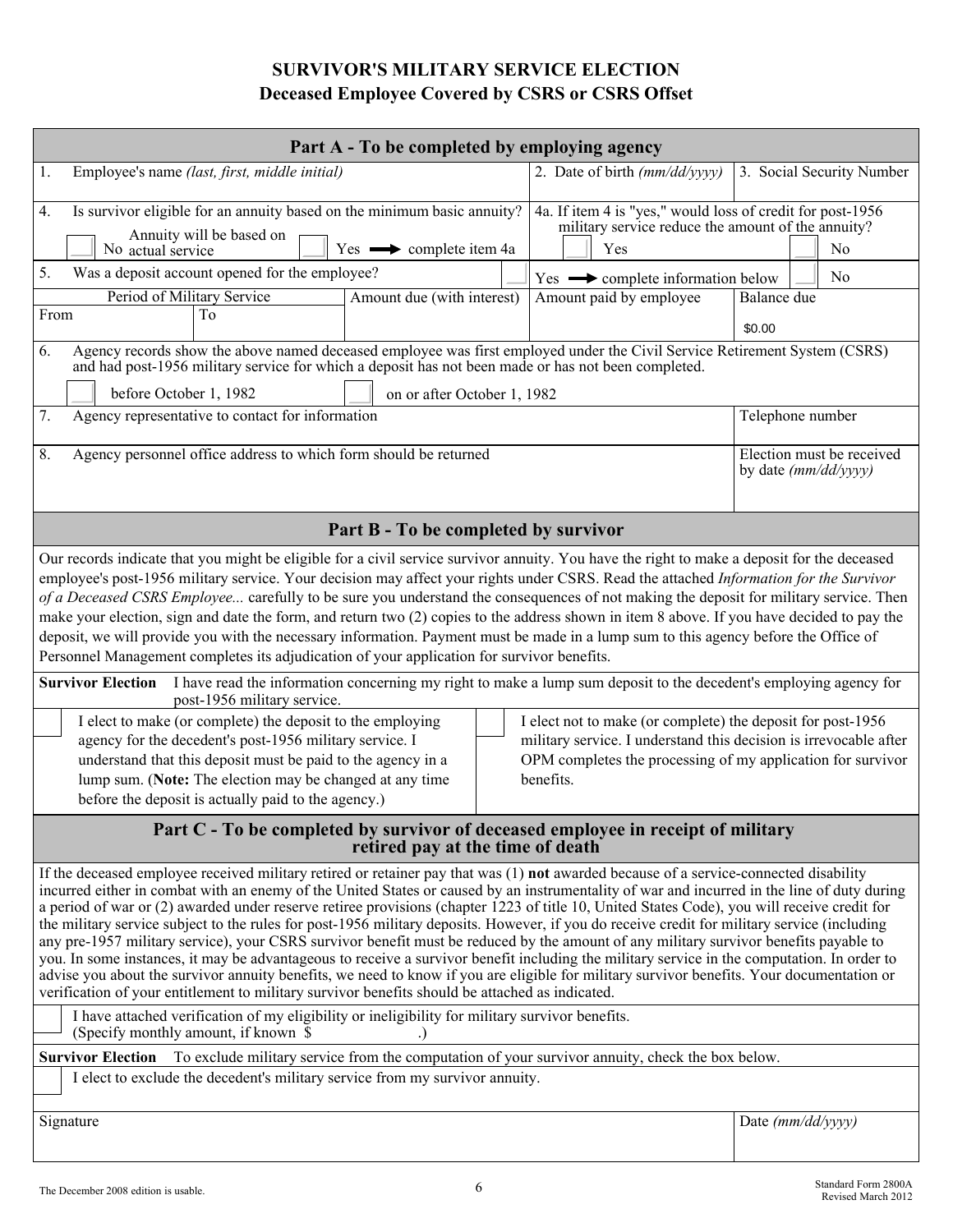# **Section 3 - Agency Information and Certification**

| A. Employing Office: To be completed by office maintaining Official Personnel Folder (OPF)<br><b>Part 1 - General Information</b><br>Type of death benefit which appears payable<br>Monthly survivor annuity<br>Payment of retirement contributions<br><b>Part 2 - Federal Employee's Compensation Information</b><br>Did the deceased employee ever apply for or receive benefits from the Office of Workers' Compensation Programs (OWCP),<br>Department of Labor, because of a job-related illness or injury?<br>Yes, complete 1a - 3 below<br>No, go to item 3 below<br>Benefit received<br>1 <sub>b</sub><br>Type of benefit<br>Compensation claim number<br>la.<br>lc.<br>From<br>To<br>Scheduled award<br>Total or partial disability<br>Scheduled award<br>Total or partial disability<br>If the deceased employee applied for workers' compensation (other than as listed in item 1a above) but did not receive benefits, check<br>2.<br>reason below and give the requested information.<br>Date claim denied<br>Compensation claim number<br>2b.<br>2a.<br><b>Awaiting OWCP</b><br>Claim denied<br>3.<br>Except for scheduled compensation awards, workers' compensation survivor benefits and survivor annuity benefits cannot be paid for<br>the same period of time. Please complete information below.<br>Did the above employee's death occur due to a work-related injury or illness?<br>3a.<br>Yes, complete 3b-e below<br>No, go to Part 3<br>Has a claim for workers' compensation<br>Name of person filing for workers' compensation<br>$3b$ .<br>3c.<br>No, go to Part 3<br>based on this death been filed?<br>Yes<br>3e. Date claim denied (mm/dd/yyyy)<br>3d. Compensation claim number<br>Awaiting OWCP decision<br>Claim denied<br>Part 3 - Federal Employees Health Benefits and Group Life Insurance Information<br>Was the deceased employee enrolled in the Federal Employees Health Benefits Program?<br>Yes, complete 1a-b below<br>No, go to item 2<br>Does a survivor appear eligible for a monthly annuity?<br>Enrollment code<br>1 <sub>b</sub><br>la.<br>Yes<br>N <sub>0</sub><br>Did the deceased employee have Federal Employees' Group Life Insurance coverage?<br>2.<br>Yes, go to item 2a-2c<br>No, go to Part 4<br>What was the amount of basic annual pay certified?<br>When was the life insurance certified to the Office of<br>2b.<br>2a.<br>Federal Employees' Group Life Insurance (OFEGLI)?<br>\$<br>What life insurance options did the deceased carry?<br>$2c$ . | Name of deceased employee (last, first, middle initial) |  |  |          |  |          |  |  | Date of birth (mm/dd/yyyy) |  | Social Security Number  |  |  |
|----------------------------------------------------------------------------------------------------------------------------------------------------------------------------------------------------------------------------------------------------------------------------------------------------------------------------------------------------------------------------------------------------------------------------------------------------------------------------------------------------------------------------------------------------------------------------------------------------------------------------------------------------------------------------------------------------------------------------------------------------------------------------------------------------------------------------------------------------------------------------------------------------------------------------------------------------------------------------------------------------------------------------------------------------------------------------------------------------------------------------------------------------------------------------------------------------------------------------------------------------------------------------------------------------------------------------------------------------------------------------------------------------------------------------------------------------------------------------------------------------------------------------------------------------------------------------------------------------------------------------------------------------------------------------------------------------------------------------------------------------------------------------------------------------------------------------------------------------------------------------------------------------------------------------------------------------------------------------------------------------------------------------------------------------------------------------------------------------------------------------------------------------------------------------------------------------------------------------------------------------------------------------------------------------------------------------------------------------------------------------------------------------------------------------------------------------------------------------------------------------------------------|---------------------------------------------------------|--|--|----------|--|----------|--|--|----------------------------|--|-------------------------|--|--|
|                                                                                                                                                                                                                                                                                                                                                                                                                                                                                                                                                                                                                                                                                                                                                                                                                                                                                                                                                                                                                                                                                                                                                                                                                                                                                                                                                                                                                                                                                                                                                                                                                                                                                                                                                                                                                                                                                                                                                                                                                                                                                                                                                                                                                                                                                                                                                                                                                                                                                                                      |                                                         |  |  |          |  |          |  |  |                            |  |                         |  |  |
|                                                                                                                                                                                                                                                                                                                                                                                                                                                                                                                                                                                                                                                                                                                                                                                                                                                                                                                                                                                                                                                                                                                                                                                                                                                                                                                                                                                                                                                                                                                                                                                                                                                                                                                                                                                                                                                                                                                                                                                                                                                                                                                                                                                                                                                                                                                                                                                                                                                                                                                      |                                                         |  |  |          |  |          |  |  |                            |  |                         |  |  |
|                                                                                                                                                                                                                                                                                                                                                                                                                                                                                                                                                                                                                                                                                                                                                                                                                                                                                                                                                                                                                                                                                                                                                                                                                                                                                                                                                                                                                                                                                                                                                                                                                                                                                                                                                                                                                                                                                                                                                                                                                                                                                                                                                                                                                                                                                                                                                                                                                                                                                                                      |                                                         |  |  |          |  |          |  |  |                            |  |                         |  |  |
|                                                                                                                                                                                                                                                                                                                                                                                                                                                                                                                                                                                                                                                                                                                                                                                                                                                                                                                                                                                                                                                                                                                                                                                                                                                                                                                                                                                                                                                                                                                                                                                                                                                                                                                                                                                                                                                                                                                                                                                                                                                                                                                                                                                                                                                                                                                                                                                                                                                                                                                      |                                                         |  |  |          |  |          |  |  |                            |  |                         |  |  |
|                                                                                                                                                                                                                                                                                                                                                                                                                                                                                                                                                                                                                                                                                                                                                                                                                                                                                                                                                                                                                                                                                                                                                                                                                                                                                                                                                                                                                                                                                                                                                                                                                                                                                                                                                                                                                                                                                                                                                                                                                                                                                                                                                                                                                                                                                                                                                                                                                                                                                                                      |                                                         |  |  |          |  |          |  |  |                            |  |                         |  |  |
|                                                                                                                                                                                                                                                                                                                                                                                                                                                                                                                                                                                                                                                                                                                                                                                                                                                                                                                                                                                                                                                                                                                                                                                                                                                                                                                                                                                                                                                                                                                                                                                                                                                                                                                                                                                                                                                                                                                                                                                                                                                                                                                                                                                                                                                                                                                                                                                                                                                                                                                      |                                                         |  |  |          |  |          |  |  |                            |  |                         |  |  |
|                                                                                                                                                                                                                                                                                                                                                                                                                                                                                                                                                                                                                                                                                                                                                                                                                                                                                                                                                                                                                                                                                                                                                                                                                                                                                                                                                                                                                                                                                                                                                                                                                                                                                                                                                                                                                                                                                                                                                                                                                                                                                                                                                                                                                                                                                                                                                                                                                                                                                                                      |                                                         |  |  |          |  |          |  |  |                            |  |                         |  |  |
|                                                                                                                                                                                                                                                                                                                                                                                                                                                                                                                                                                                                                                                                                                                                                                                                                                                                                                                                                                                                                                                                                                                                                                                                                                                                                                                                                                                                                                                                                                                                                                                                                                                                                                                                                                                                                                                                                                                                                                                                                                                                                                                                                                                                                                                                                                                                                                                                                                                                                                                      |                                                         |  |  |          |  |          |  |  |                            |  |                         |  |  |
|                                                                                                                                                                                                                                                                                                                                                                                                                                                                                                                                                                                                                                                                                                                                                                                                                                                                                                                                                                                                                                                                                                                                                                                                                                                                                                                                                                                                                                                                                                                                                                                                                                                                                                                                                                                                                                                                                                                                                                                                                                                                                                                                                                                                                                                                                                                                                                                                                                                                                                                      |                                                         |  |  |          |  |          |  |  |                            |  |                         |  |  |
|                                                                                                                                                                                                                                                                                                                                                                                                                                                                                                                                                                                                                                                                                                                                                                                                                                                                                                                                                                                                                                                                                                                                                                                                                                                                                                                                                                                                                                                                                                                                                                                                                                                                                                                                                                                                                                                                                                                                                                                                                                                                                                                                                                                                                                                                                                                                                                                                                                                                                                                      |                                                         |  |  |          |  |          |  |  |                            |  |                         |  |  |
|                                                                                                                                                                                                                                                                                                                                                                                                                                                                                                                                                                                                                                                                                                                                                                                                                                                                                                                                                                                                                                                                                                                                                                                                                                                                                                                                                                                                                                                                                                                                                                                                                                                                                                                                                                                                                                                                                                                                                                                                                                                                                                                                                                                                                                                                                                                                                                                                                                                                                                                      |                                                         |  |  |          |  |          |  |  |                            |  |                         |  |  |
|                                                                                                                                                                                                                                                                                                                                                                                                                                                                                                                                                                                                                                                                                                                                                                                                                                                                                                                                                                                                                                                                                                                                                                                                                                                                                                                                                                                                                                                                                                                                                                                                                                                                                                                                                                                                                                                                                                                                                                                                                                                                                                                                                                                                                                                                                                                                                                                                                                                                                                                      |                                                         |  |  |          |  |          |  |  |                            |  |                         |  |  |
|                                                                                                                                                                                                                                                                                                                                                                                                                                                                                                                                                                                                                                                                                                                                                                                                                                                                                                                                                                                                                                                                                                                                                                                                                                                                                                                                                                                                                                                                                                                                                                                                                                                                                                                                                                                                                                                                                                                                                                                                                                                                                                                                                                                                                                                                                                                                                                                                                                                                                                                      |                                                         |  |  |          |  |          |  |  |                            |  |                         |  |  |
|                                                                                                                                                                                                                                                                                                                                                                                                                                                                                                                                                                                                                                                                                                                                                                                                                                                                                                                                                                                                                                                                                                                                                                                                                                                                                                                                                                                                                                                                                                                                                                                                                                                                                                                                                                                                                                                                                                                                                                                                                                                                                                                                                                                                                                                                                                                                                                                                                                                                                                                      |                                                         |  |  |          |  |          |  |  |                            |  |                         |  |  |
|                                                                                                                                                                                                                                                                                                                                                                                                                                                                                                                                                                                                                                                                                                                                                                                                                                                                                                                                                                                                                                                                                                                                                                                                                                                                                                                                                                                                                                                                                                                                                                                                                                                                                                                                                                                                                                                                                                                                                                                                                                                                                                                                                                                                                                                                                                                                                                                                                                                                                                                      |                                                         |  |  |          |  |          |  |  |                            |  |                         |  |  |
|                                                                                                                                                                                                                                                                                                                                                                                                                                                                                                                                                                                                                                                                                                                                                                                                                                                                                                                                                                                                                                                                                                                                                                                                                                                                                                                                                                                                                                                                                                                                                                                                                                                                                                                                                                                                                                                                                                                                                                                                                                                                                                                                                                                                                                                                                                                                                                                                                                                                                                                      |                                                         |  |  |          |  |          |  |  |                            |  |                         |  |  |
|                                                                                                                                                                                                                                                                                                                                                                                                                                                                                                                                                                                                                                                                                                                                                                                                                                                                                                                                                                                                                                                                                                                                                                                                                                                                                                                                                                                                                                                                                                                                                                                                                                                                                                                                                                                                                                                                                                                                                                                                                                                                                                                                                                                                                                                                                                                                                                                                                                                                                                                      |                                                         |  |  |          |  |          |  |  |                            |  |                         |  |  |
|                                                                                                                                                                                                                                                                                                                                                                                                                                                                                                                                                                                                                                                                                                                                                                                                                                                                                                                                                                                                                                                                                                                                                                                                                                                                                                                                                                                                                                                                                                                                                                                                                                                                                                                                                                                                                                                                                                                                                                                                                                                                                                                                                                                                                                                                                                                                                                                                                                                                                                                      |                                                         |  |  |          |  |          |  |  |                            |  |                         |  |  |
|                                                                                                                                                                                                                                                                                                                                                                                                                                                                                                                                                                                                                                                                                                                                                                                                                                                                                                                                                                                                                                                                                                                                                                                                                                                                                                                                                                                                                                                                                                                                                                                                                                                                                                                                                                                                                                                                                                                                                                                                                                                                                                                                                                                                                                                                                                                                                                                                                                                                                                                      |                                                         |  |  |          |  |          |  |  |                            |  |                         |  |  |
|                                                                                                                                                                                                                                                                                                                                                                                                                                                                                                                                                                                                                                                                                                                                                                                                                                                                                                                                                                                                                                                                                                                                                                                                                                                                                                                                                                                                                                                                                                                                                                                                                                                                                                                                                                                                                                                                                                                                                                                                                                                                                                                                                                                                                                                                                                                                                                                                                                                                                                                      |                                                         |  |  |          |  |          |  |  |                            |  |                         |  |  |
|                                                                                                                                                                                                                                                                                                                                                                                                                                                                                                                                                                                                                                                                                                                                                                                                                                                                                                                                                                                                                                                                                                                                                                                                                                                                                                                                                                                                                                                                                                                                                                                                                                                                                                                                                                                                                                                                                                                                                                                                                                                                                                                                                                                                                                                                                                                                                                                                                                                                                                                      |                                                         |  |  |          |  |          |  |  |                            |  |                         |  |  |
|                                                                                                                                                                                                                                                                                                                                                                                                                                                                                                                                                                                                                                                                                                                                                                                                                                                                                                                                                                                                                                                                                                                                                                                                                                                                                                                                                                                                                                                                                                                                                                                                                                                                                                                                                                                                                                                                                                                                                                                                                                                                                                                                                                                                                                                                                                                                                                                                                                                                                                                      |                                                         |  |  |          |  |          |  |  |                            |  |                         |  |  |
|                                                                                                                                                                                                                                                                                                                                                                                                                                                                                                                                                                                                                                                                                                                                                                                                                                                                                                                                                                                                                                                                                                                                                                                                                                                                                                                                                                                                                                                                                                                                                                                                                                                                                                                                                                                                                                                                                                                                                                                                                                                                                                                                                                                                                                                                                                                                                                                                                                                                                                                      |                                                         |  |  |          |  |          |  |  |                            |  |                         |  |  |
|                                                                                                                                                                                                                                                                                                                                                                                                                                                                                                                                                                                                                                                                                                                                                                                                                                                                                                                                                                                                                                                                                                                                                                                                                                                                                                                                                                                                                                                                                                                                                                                                                                                                                                                                                                                                                                                                                                                                                                                                                                                                                                                                                                                                                                                                                                                                                                                                                                                                                                                      |                                                         |  |  | Option A |  | Option B |  |  | Option C                   |  | No optional coverage(s) |  |  |